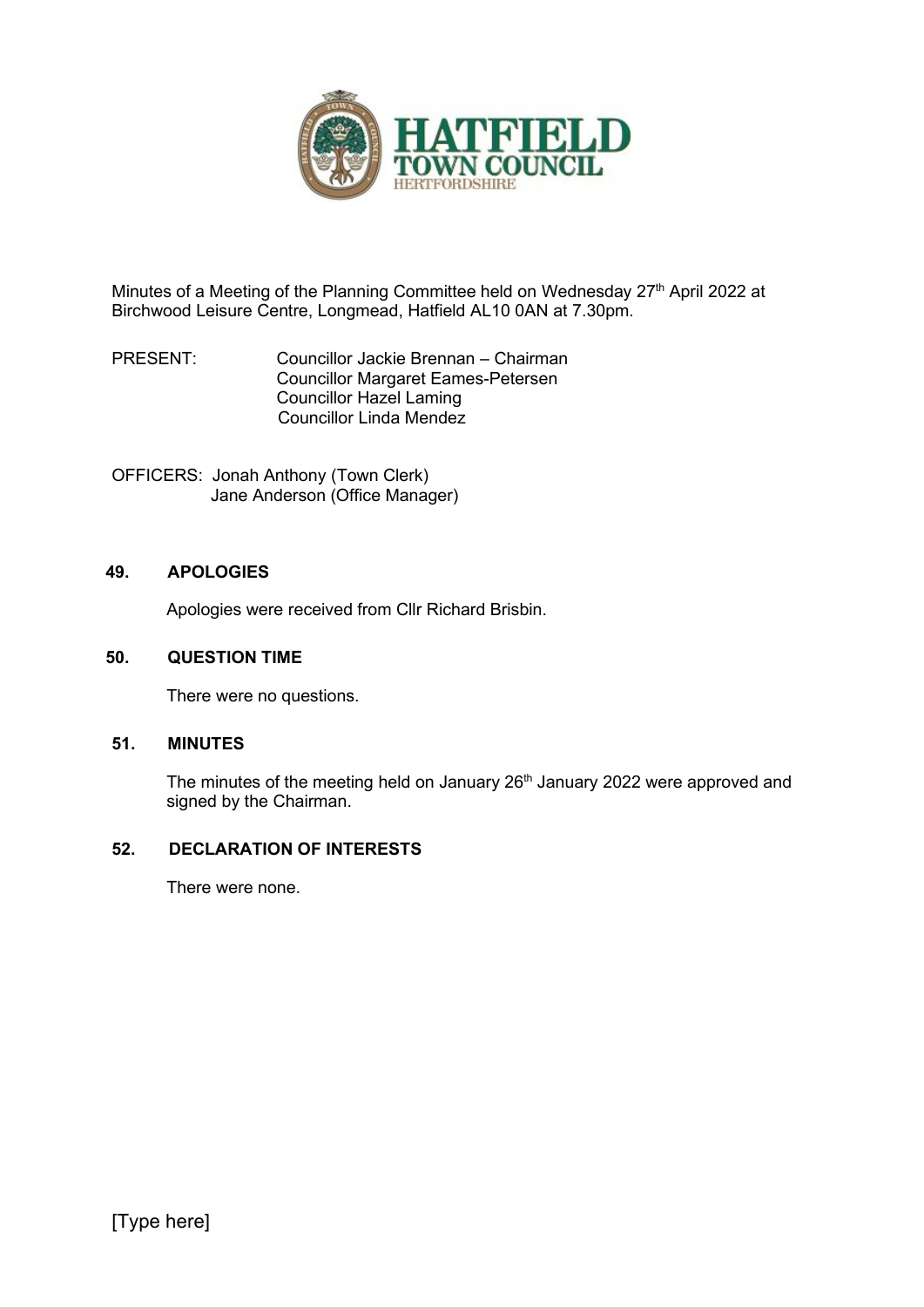## **53. APPLICATIONS**

| <b>Application</b><br><b>Number</b> | <b>Address</b>                                                                                            | Proposal                                                                                                                                                                      | <b>Comments</b>                                                                                                                                                                                                                                  |
|-------------------------------------|-----------------------------------------------------------------------------------------------------------|-------------------------------------------------------------------------------------------------------------------------------------------------------------------------------|--------------------------------------------------------------------------------------------------------------------------------------------------------------------------------------------------------------------------------------------------|
| 6/2022/0755/FULL                    | University Of<br>Hertfordshire, College<br>Lane Campus College<br>Lane Hatfield<br>Hertfordshire AL10 9AB | Erection of single storey<br>glasshouse and<br>associated single storey<br>plant growth room                                                                                  | <b>No Comment</b>                                                                                                                                                                                                                                |
| 6/2022/0714/HOUSE                   | 23 Stag Green Avenue<br><b>Hatfield Hertfordshire</b><br>AL9 5EB                                          | Erection of a two-storey<br>side extension, first floor<br>rear extension, front<br>porch/canopy infill<br>extension with tiled<br>pitched roof to front<br>canopy.           | Objection:<br>This application would be an<br>over development, and not<br>in keeping with other houses<br>within that row.<br>We also support the<br>neighbours' concerns.                                                                      |
| 6/2022/0864/HOUSE                   | 8 Briars Close Hatfield<br><b>AL10 8DQ</b>                                                                | Erection of single storey<br>rear extension                                                                                                                                   | <b>Comment:</b><br>It is essential that a party<br>wall agreement be part of<br>this application. We strongly<br>support the neighbour at 10<br><b>Briars Close.</b>                                                                             |
| 6/2022/0758/HOUSE                   | 49 Mulberry Mead<br>Hatfield AL10 9EH                                                                     | Erection of a single<br>storey side extension to<br>facilitate conversion of<br>garage into a habitable<br>space.                                                             | Objection:<br>It appears very little has<br>changed on this application<br>since the last refused<br>application in 2021 - so still<br>an objection.                                                                                             |
| 6/2022/0873/HOUSE                   | 28 Bluebell Way<br><b>Hatfield Hertfordshire</b><br><b>AL10 9FJ</b>                                       | Erection of a single<br>storey side and rear<br>extension, and insertion<br>of window within front<br>elevation to facilitate<br>conversion of garage into<br>habitable space | <b>Comment:</b><br>Sad to see further loss of car<br>park space.                                                                                                                                                                                 |
| 6/2022/0893/HOUSE                   | 1 Stonecross Road<br>Hatfield AL10 0HR                                                                    | Erection of a single<br>storey, part two storey<br>rear extension                                                                                                             | <b>Comment:</b><br>Request that extension<br>finish is in keeping with<br>neighbouring properties.                                                                                                                                               |
| 6/2022/0840/FULL                    | 38 Crawford Road<br>Hatfield AL10 OPE                                                                     | Change of use from a<br>music/dance studio<br>(Class $E(d)$ ) to a<br>residential studio (C3)<br>(Retrospective)                                                              | <b>Major Objection:</b><br>We object to the<br>retrospective application -<br>we feel planning permission<br>would have never been<br>given as a habitable space.<br>We have concerns regarding<br>amenity space for<br>neighbouring properties, |